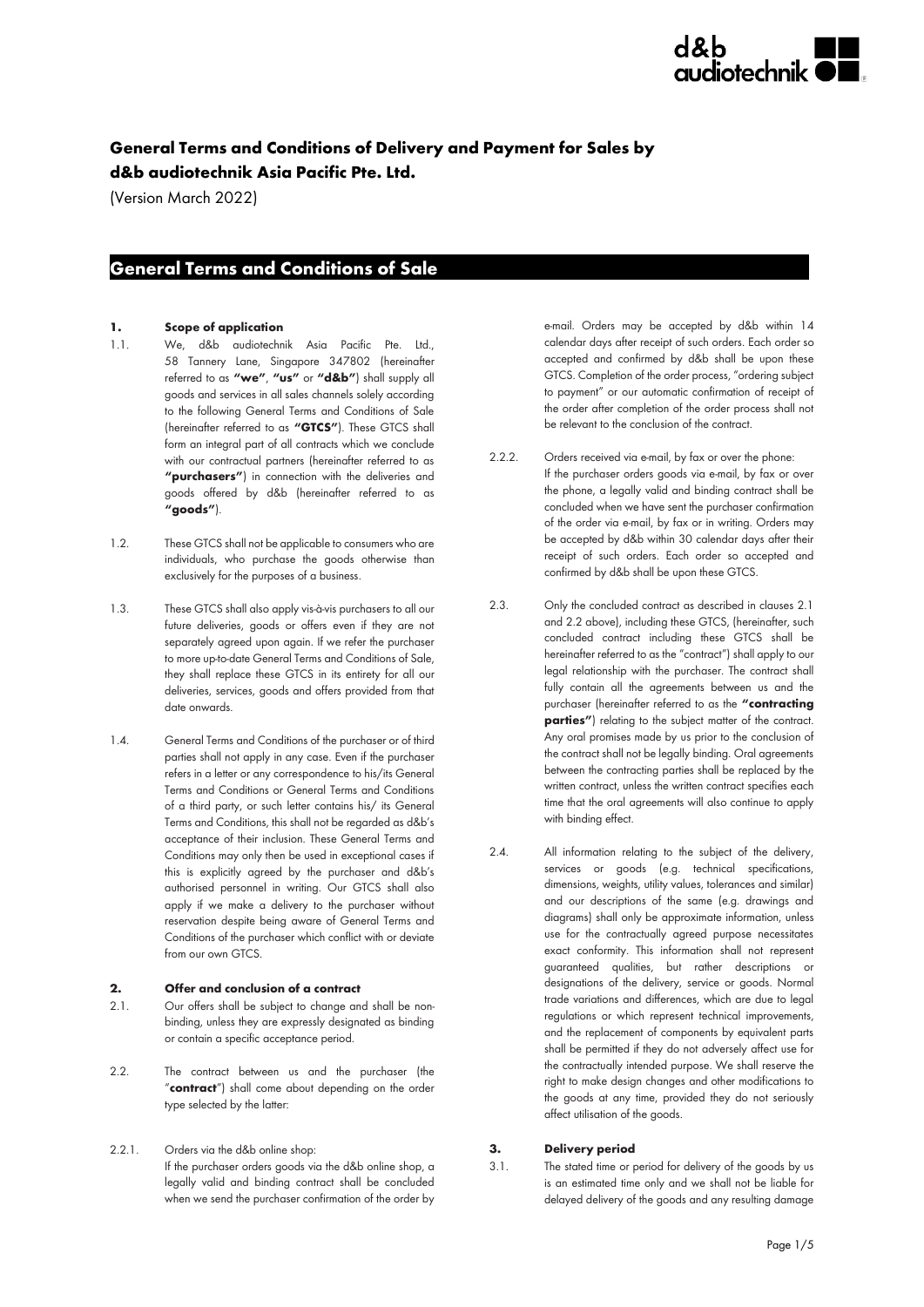

or loss arising out of such delay. Time of delivery shall not be of the essence of the relevant contract.

- 3.2. If the purchaser fails to comply with his contractual cooperation obligation towards us or does not pay on time, the delivery period shall be suspended for as long as the purchaser fails to meet his contractual obligation or is in default of any payment. This provision shall apply irrespective of our rights due to default on the part of the purchaser.
- 3.3. We shall be entitled to make partial deliveries and deliveries by instalments.

#### **4. Shipment**

- 4.1. Unless otherwise stipulated, the place of performance for all obligations from the contract shall be Singapore.
- 4.2. Unless otherwise agreed in the contract, the goods shall be delivered Free Carrier (FCA) d&b warehouse Singapore in accordance with INCOTERMS® 2020.
- 4.3. If shipment is delayed due to circumstances for which we are not responsible, we shall store the delivery item at the purchaser's risk and expense, and shall notify the purchaser about readiness of the goods for dispatch.

#### **5. Delivery on call**

- 5.1. Deliveries on call shall require an explicit written agreement between the contracting parties. Unless otherwise agreed, the delivery shall become due for acceptance at the latest six (6) months after confirmation of the order.
- 5.2. The purchaser shall be in default of acceptance if the invoice amount relating to the goods ready for delivery is not credited to the account shown on the invoice within two (2) weeks after the goods are ready for delivery. If default on the part of the purchaser, including any cancellation or failure to take delivery by the purchaser, entitles us to demand compensation on account of nonperformance, our claim shall amount to at least twenty per cent (20%) of the agreed remuneration, unless the purchaser proves that we incurred much lower damage. We shall reserve the right to produce documentary evidence to the effect that we incurred higher damage.

#### **6. Intellectual property rights**

- 6.1. We reserve all intellectual property rights (including industrial property rights) to all drawings, diagrams, brochures, catalogues, models and other documents and aids which we provide free of charge as part of offers and cost estimates, as well as in other ways. The purchaser may not make the above-mentioned items (per se or their contents) available to third parties or disclose them without our express approval. The purchaser may also not use or reproduce these items personally or through third parties without our express approval.
- 6.2. The purchaser may only use the documents and drawings, which are supplied to him, in accordance with the purpose of the contract and in accordance with these GTCS. In particular, the purchaser shall not be permitted to pass on these documents and drawings to third parties. If a contract does not come about, the purchaser shall return all documents supplied by us without retaining any copies.

If the above-mentioned items were sent electronically, these data shall be deleted, where technically possible, and shall be permanently blocked otherwise.

#### **7. Prices**

- 7.1. The prices shall apply to the scope of supply and delivery shown in the order confirmation. Additional or special services shall be charged separately. The prices shall be shown net in Singapore Dollars (SGD) from our delivery warehouse plus goods and services tax (GST), freight, postage, packing, insurance and – in the case of export deliveries – customs duties, fees and other public charges if relevant.
- 7.2. The prices shown in our order confirmation shall be valid for a period of four (4) months from the date of the order confirmation. If delivery – fully or partially – only takes place after this period of four (4) months, the valid price on the date of delivery shall be re-calculated and notified to the purchaser, and the contract shall remain valid and binding on the parties.

#### **8. Payment terms**

- 8.1. Invoices shall be issued when the order is ready for shipment. Unless otherwise stated in writing, the invoices shall become due for payment immediately without any deductions. The deciding factor for the payment date shall be the date when the money is credited to our account.
- 8.2. If the purchaser fails to pay on the due date, we shall be entitled to charge two (2) per cent interest above the prime rate of a leading bank in Singapore for the outstanding amounts with effect from the due date for payment. We shall also reserve the right to claim further damages due to delay.
- 8.3. We reserve the right to demand advance payment for the delivery of ordered goods.

#### **9. Liability restrictions**

- 9.1. The purchaser is not entitled to further rights against us, in particular to damages for any damage not occurred in the item delivered itself, except for the following, if arising from our wilful default or gross negligence:
- 9.1.1. in case of death or physical injury;
- 9.1.2. in case of a breach of material contractual obligations, where the achievement of the contractual purpose is at risk, with respect to the typical, foreseeable damage;
- 9.1.3. in case of liability for personal injury or material damage to any items used for private purposes due to faults of the item delivered, our liability is only up to a maximum amount EUR 3,000,000 or such sum as is within the scope of our liability insurance, whichever is less;
- 9.1.4. in case certain explicitly guaranteed qualities are missing if the purpose of such guarantee was precisely to safeguard the purchaser against damage not occurred in the delivered item itself;
- 9.1.5. in case of defects which were fraudulently concealed or the absence of which we have guaranteed in writing.
- 9.2. Any liability beyond the above is excluded.
- 9.3. If we are liable to pay compensation on grounds of cause according to § 9.2, this liability shall be limited to foreseeable damage typical of the contract, which we should have anticipated at the time of conclusion of the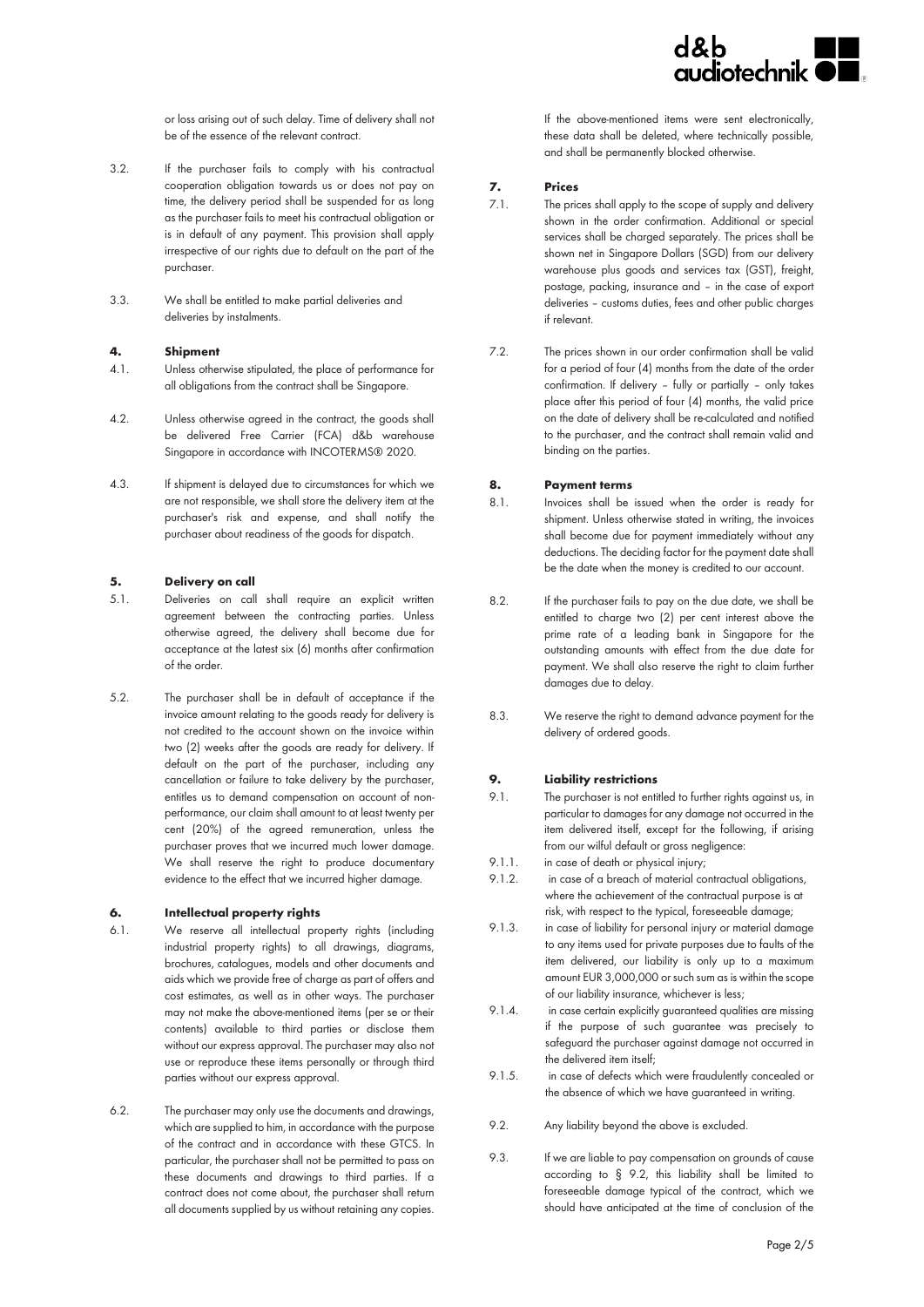

contract as a possible consequence of an infringement of a contractual obligation or which we should have foreseen if we had applied due diligence. Indirect and consequential damage, which is the result of defective deliveries, services or goods, shall also only be liable for compensation if this damage can be typically expected when deliveries, services or goods are used in accordance with the relevant regulations.

- 9.4. In all cases, we expressly reserve our right to contest claims, including but not limited to, on the basis of contributory negligence.
- 9.5. The above liability exclusions and restrictions shall apply equally to the subsidiaries, legal representatives, employees and duly authorised agents of d&b.
- 9.6. If we provide technical information or act as an adviser and this information or advice does not form part of the contractual scope of services that we agreed, this shall take place free of charge and to the exclusion of any liability.
- 9.7. If delivery or service is impossible, the purchaser shall be entitled to demand compensation in accordance with § 9. This provision shall not apply if we are not responsible for impossibility of performance. The purchaser's compensation shall be limited to ten (10) per cent of the value of that part of the delivery or service which can be fulfilled due to impossibility of performance.
- 9.8. We shall not be liable for impossibility of delivery or the provision of services, or for delivery delays if they were caused by force majeure or other unforeseeable events at the time of conclusion of the contract. Following notification from d&b to the purchaser of such cause, d&b shall be allowed a reasonable extension of time for the performance of its obligations herein. If the period of force majeure exceeds 30 calendar days (a) d&b shall be entitled to rescind the relevant contract by giving the purchaser 7 days' written notice (being such 7 calendar days after the expiry of the aforesaid 30 days), whereupon d&b shall be discharged from its obligations under the said contract or (b) the purchaser shall be entitled to rescind the relevant contract by giving d&b 7 days' written notice (being such 7 calendar days after the expiry of the aforesaid 30 days). In the event of a termination of the contract as described in this clause, the purchaser shall not be entitled to any claims for compensation in damages if the time for delivery of goods or services was extended or if d&b does not deliver the goods or provide the services to the purchaser.

For the purposes of this article, "force majeure" shall mean a) act of God, pandemic or epidemic, explosion, flood, tempest, fire or accident; b) war or threat of war, sabotage, insurrection, civil disturbance or requisition; c) act, restrictions (including restrictions on cross-border travels or cross-border controls), regulations, bye-laws, prohibitions or measure of any kind on the part of any governmental parliamentary or local authority; d) import or export regulations or embargoes; e) strikes, lock-outs or other industrial actions or trade disputes (whether involving employees of the Seller or of a third party); f) difficulties in obtaining raw materials, labour, fuel parts or machinery; g) power failure or breakdown in machinery h) any regional, country-wide or international event(s) affecting trade in general and/or in relation to the supply of raw and other materials, components and/or parts and/or labour, freight, transport, delivery and other operating expenses to d&b and i) any cause or circumstance whatever beyond d&b's reasonable control.

- 9.9. The following shall apply in addition to the liability restriction in § 9:
- 9.9.1. Any claim for compensation shall be limited to one (1) per cent of the value of the delivery item for every full week of delay, but at most to ten (10) per cent of the value of the delivery item for which delivery has been delayed.
- 9.9.2. If the purchaser grants us a reasonable period of grace after we are already in default, then after the fruitless expiry of this period of grace, the purchaser shall be entitled to rescind the relevant contract by giving d&b 7 days' written notice (being such 7 calendar days after the expiry of the aforesaid period of grace).
- 9.9.3. The purchaser shall only be entitled to enforce compensation claims amounting to the foreseeable damage due to non-performance if damages suffered by the purchaser is due to the intentional or gross negligence of d&b, and the liability to pay such compensation shall be limited to fifty (50) per cent of the foreseeable damage that occurred.
- 9.10. The restrictions in § 9 shall not apply to our liability for guaranteed characteristics, due to loss of life or physical injury according to the Unfair Contracts Terms Act (Chapter 396, Singapore Statutes).

#### **10. Warranty**

- 10.1. The warranty period shall be one (1) year after delivery or performance. This warranty period shall not apply to compensation claims by the purchaser due to loss of life, physical injury or damage to health, or on account of intentional or grossly negligent breaches of obligations by us.
- 10.2. The purchaser shall carefully inspect the goods as soon as they have been received. With regard to visible defects or defects which would have been recognisable if a careful inspection had taken place, the goods shall be deemed to have been approved by the purchaser if we do not receive a written notice of defects within 8 calendar days after delivery. In the case of defects (other than those which are visible or which would have been recognisable if a careful inspection had taken place), the goods shall be deemed to have been approved by the purchaser if we do not receive a notice of defects within 8 calendar days after the date when the defect was discovered; however, if the defect became obvious at an earlier date during normal use, this earlier date shall apply to the start of the complaint period. At the request of d&b, goods forming the subject of complaint shall be returned to us at the purchaser's expense. In the event of a justified complaint, d&b shall pay the costs for the cheapest dispatch method; this provision shall not apply if the costs increase because the goods are at an address other than the place of intended use.
- 10.3. In the event of material defects in the goods, the purchaser must inform us of such material defects without undue delay. We shall be entitled to either repair them or provide a new product free of charge within a reasonable period of time which we define. In the event of failure, i.e.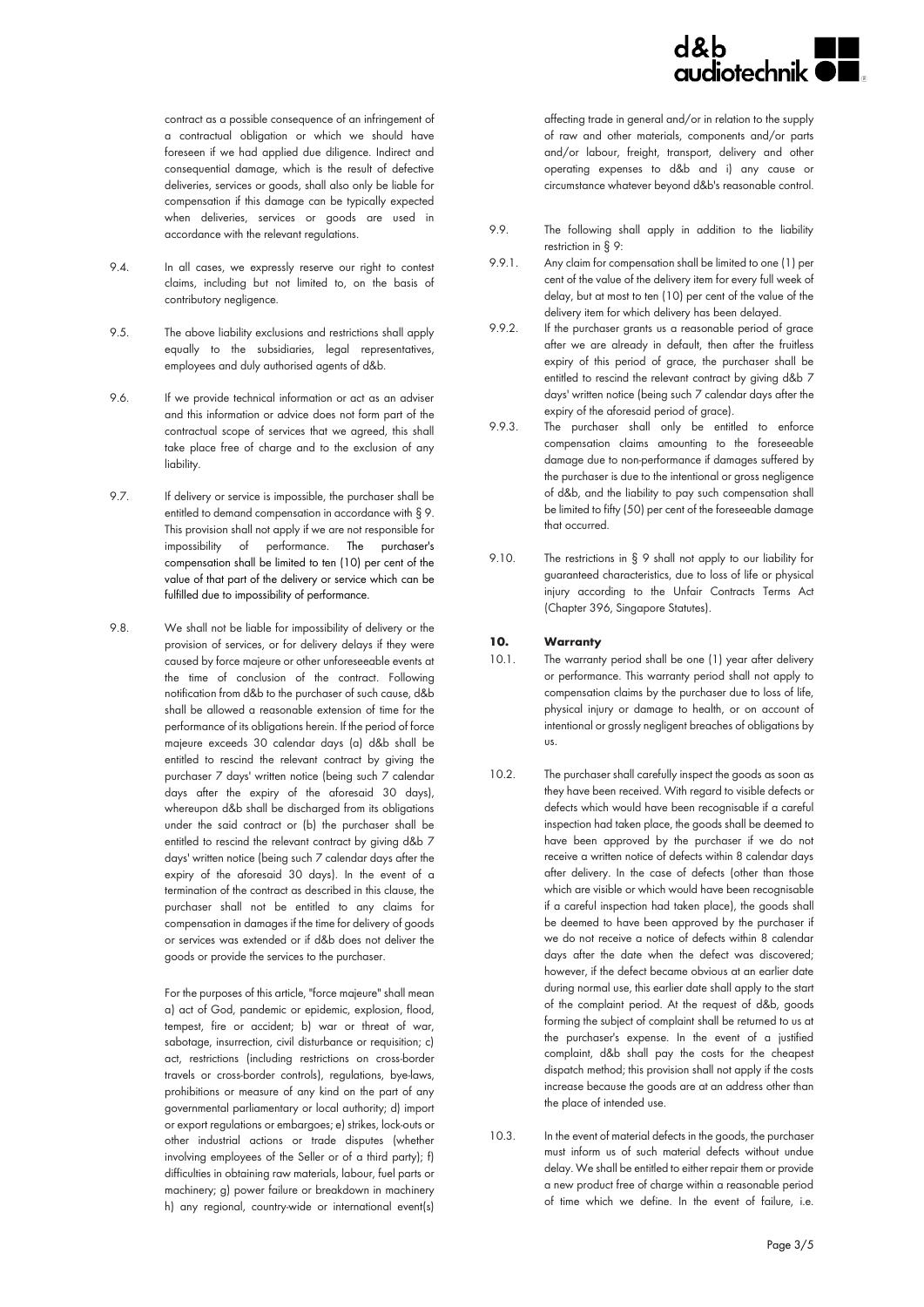

impossibility of performance, unreasonableness, refusal or inacceptable delay regarding the repairs or a replacement delivery, the purchaser may rescind the contract in respect of that good or goods, or reduce the purchase price by a reasonable amount. In the event of a minor defect, the purchaser shall not be entitled to rescind or terminate the contract. Replaced items or parts shall become our property.

- 10.4. Any claim for subsequent performance according to § 10.3 shall be excluded if the goods are used in an unsuitable or improper way, handled incorrectly or negligently, or is modified without our prior written approval. If repairs are carried out by the purchaser or a third party, we shall not be liable for any resulting consequences.
- 10.5. In the event of material defects in parts of goods which we purchase from other manufacturers and which we cannot rectify due to licensing reasons or other reasons, we shall be entitled to either enforce our warranty claims against the manufacturers and suppliers on account of the purchaser or to assign these claims to the purchaser.
- 10.6. In the event of legal defects, the provisions of § 10 shall apply only if:
- 10.6.1. the purchaser immediately informs us in writing about any claims enforced by third parties,
- 10.6.2. the purchaser does not acknowledge an alleged infringing action either directly or indirectly,
- 10.6.3. we retain all opportunities for defence without any restrictions,
- 10.6.4. the legal infringement is not due to the fact that the purchaser changed the goods or did not use it in accordance with the contract, and
- 10.6.5. the legal defect is not attributable to instructions from the purchaser.
- 10.7. If we infringe industrial property rights of third parties through the sale of our products, we shall either endeavour to obtain a corresponding right of use or modify the goods within a reasonable period of time to such an extent that industrial property rights are no longer infringed. If we are unable to do this on account of reasons which we regard as inappropriate and unreasonable, both the purchaser and d&b shall be entitled to rescind the contract.
- 10.8. The limitation period for defect claims shall be **one (1) year**.
- 10.9. If used goods are purchased in agreement with the purchaser in an individual case, any warranty for material defects shall be excluded.

#### **11. Reservation of title**

11.1. We reserve title to the goods delivered by us until all our claims, including claims for payment and claims resulting from other deliveries and all ancillary claims, have been paid in full. The deliveries, services or goods and the superseding deliveries, services or goods covered by the reservation of title according to the following provisions including processed, combined or mixed goods, shall hereinafter be referred to as **"reserved goods"**.

- 11.2. The purchaser shall store the reserved goods for us free of charge. The purchaser shall be obliged to handle the reserved goods carefully; in particular, the purchaser shall be obliged to adequately insure, at his own expense, the reserved goods against damage caused by fire, water and theft. In case of seizure or other third party interference, the purchaser shall advise the third party of our title to the goods and inform us without undue delay. The purchaser shall hold the reserved goods as d&b's fiduciary agent and bailee, and shall keep the reserved goods properly stored, separately from other goods, protected and insured, and clearly and visibly labelled as d&b's property.
- 11.3. The purchaser shall be entitled to process and combine the reserved goods in the ordinary course of business up until the occurrence of an enforcement event according to §11.9. If the reserved goods are processed and combined with other goods not belonging to the purchaser, we shall acquire co-ownership (fractional ownership) in the ratio of the invoice value of our goods to these other goods at the time of processing or combination.
- 11.4. The purchaser may only sell our reserved goods in the ordinary course of business by passing on the reservation of title and only as long he is not in default of payment. Purchase price claims by the purchaser in connection with the resale of our reserved goods shall now be assigned to us in the amount of the proportionate value of our delivery until all our claims have been settled. On request, the purchaser shall immediately send us a list of the assigned claims. The purchaser shall have the revocable right to collect these claims.
- 11.5. The purchaser shall not be entitled to pledge, create a lien over or in any way charge or encumber or otherwise deal with or create any form of security over the reserved goods.
- 11.6. We shall waive our rights as an unpaid seller and retention of title at the purchaser's request if we have received at least 90% of all amounts due to us.
- 11.7. We shall be entitled to take back the reserved goods in the event of default in payment, the imminent cessation of payments or justified doubts regarding the purchaser's ability to pay. The purchaser shall be obliged to return the reserved goods. Our enforcement of the reservation of title and pledging of the goods shall not be regarded as termination of the contract. The purchaser shall pay all the costs of the return and enforcement of the reserved goods.
- 11.8. If third parties gain access to the reserved goods, especially through pledging, the purchaser shall immediately refer them to our property and inform us so that he can assert our ownership rights. If the third party is unable to reimburse us for the judicial and non-judicial costs incurred in this respect, the purchaser shall be liable for these costs.
- 11.9. If we rescind or terminate the contract due to purchaser's breach of its obligations in the contract, especially on account of default in payment (hereinafter referred to as a **"enforcement event"**), we shall be entitled to demand the return of the reserved goods.